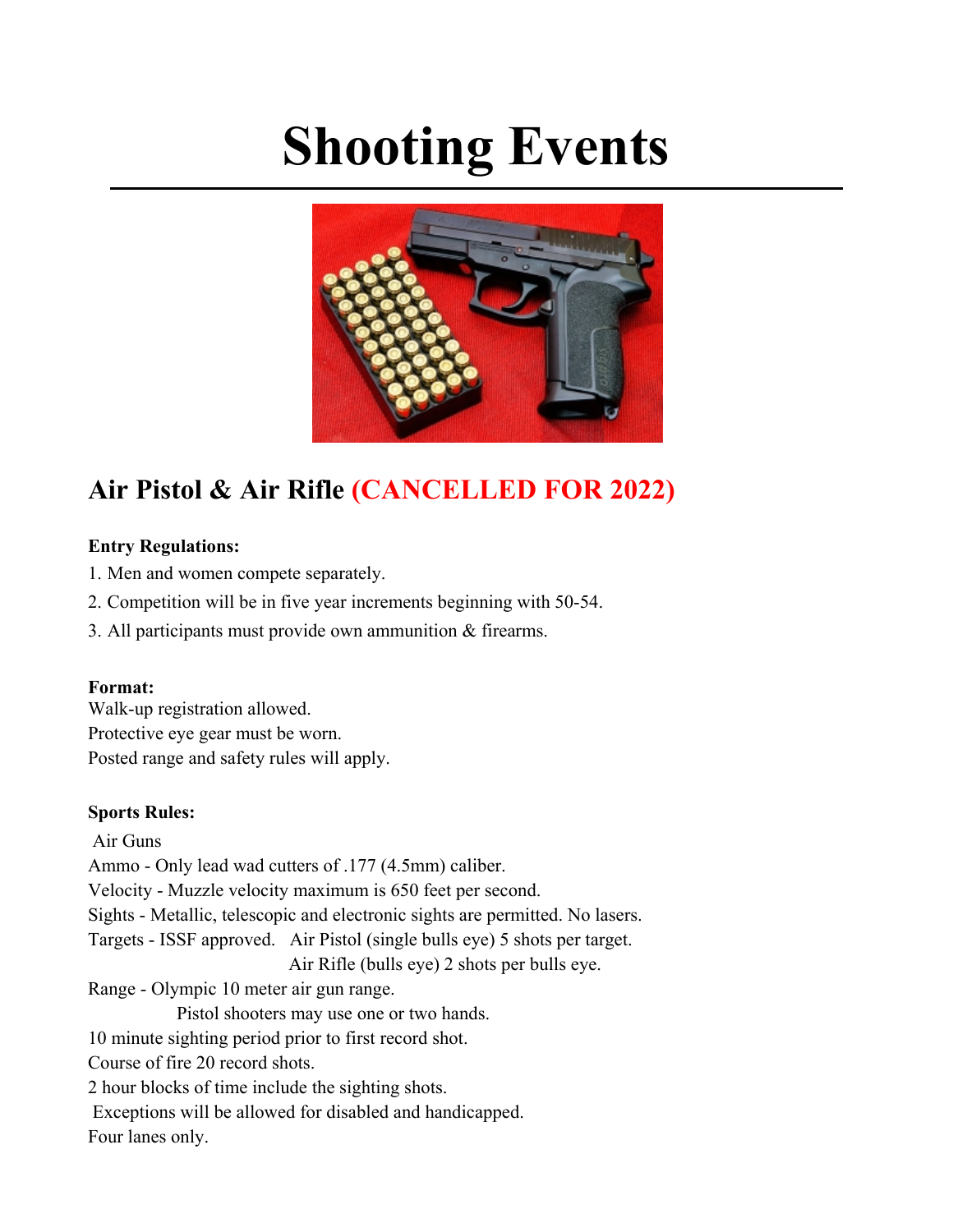# **High Power Rifle**

# **Entry Regulations:**

- 1. Men and women compete separately.
- 2. Competition will be in five year increments beginning with 50-54.
- 3. All participants must provide own ammunition & firearms.

#### **Format:**

Protective ear and eyewear must be worn.

All range and safety rules as published and/or posted by Pima County Southeast Regional Park will apply. There will be no exceptions.

Olympic medals will be awarded based upon age groups and gender

There will be no separate awards for NRA Classification.

Two relays. First relay starts with 50-69 age groups, second relay 70+, and each relay will have

a maximum of 12 shooters, 24 for the match.

Range capacity 24 shooters.

Relay one will fire complete course of fire and then relay two will shoot.

Advanced entries are suggested, but walk up entries will be allowed.

Lunch will be served after the match is completed.

Awards will be given after lunch.

# **Sports Rules:**

National Rifle Association (NRA) rules apply. **Service Rifle only**. Scoped rifles approved—max 4.5x All shooting done at **100 yards** using reduced targets. SR 1 targets

# **Course of Fire:**

- 1. 5 sighter shots prone slow fire followed by 10 slow fire prone in 15 minutes.
- 2. Rapid fire prone: 10 shots fired in 80 seconds. 1 reload required based on CMP rules.
- 3. Rapid fire sitting: 10 shots fired in 70 seconds. 1 reload required based on CMP rules.
- 4. Standing slow fire: 10 minutes to fire 10 rounds.
- 5. Target: NRA standard 100-yard High Power Rifle.
- 6. Total rounds fired 40. Total possible points  $= 400$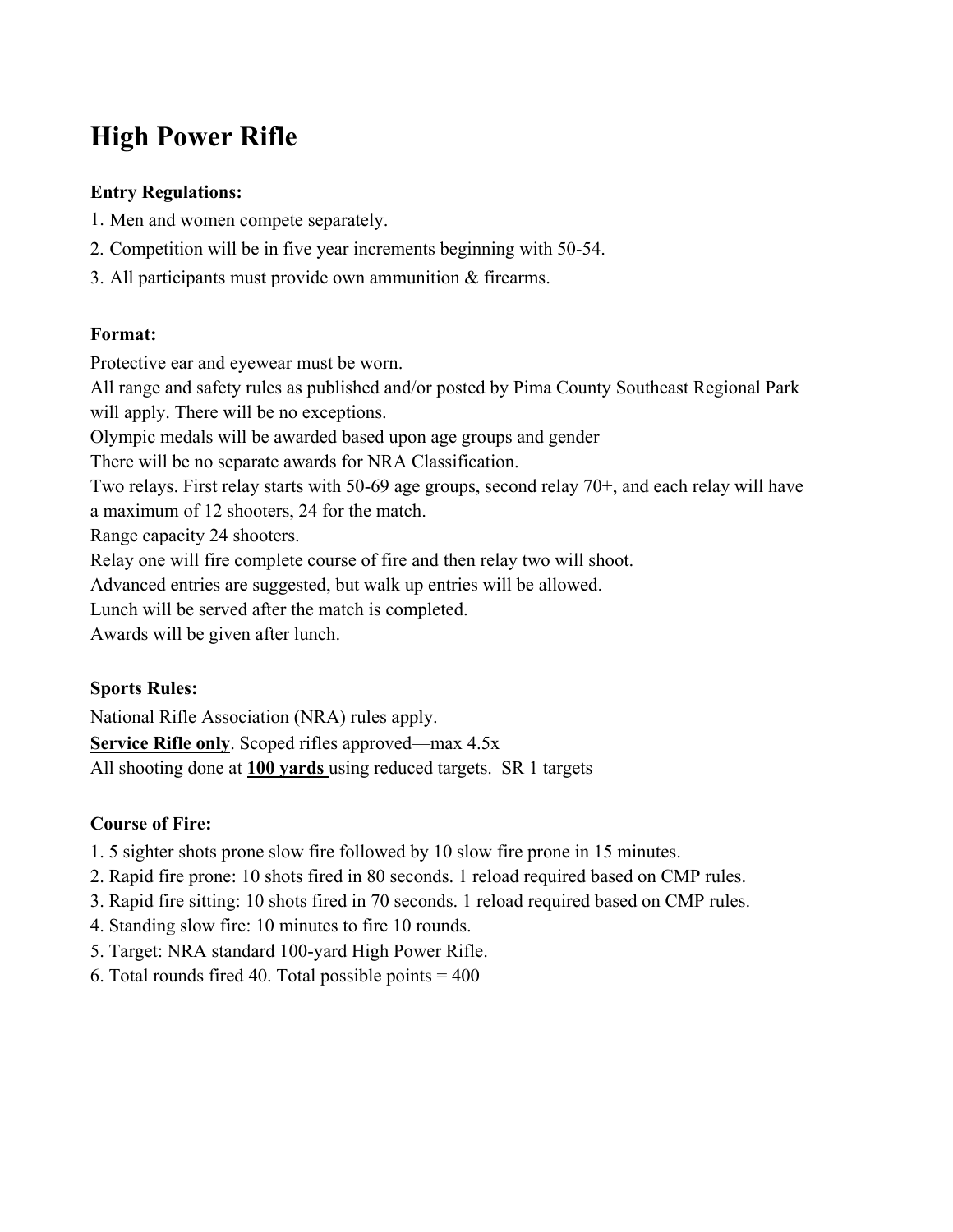# **Center Fire & Rimfire Pistol**

# **Entry Regulations:**

- 1. Men and women compete separately.
- 2. Competition will be in five year increments beginning with 50-54. Relays assigned according to age group
- 3. All participants must provide own ammunition & firearms.

#### **Format:**

# **EVENT CHANGES FROM LAST YEAR (2019)**

Protective ear and eyewear must be worn.

All range and safety rules as published and/or posted by Pima County Southeast Regional Park will apply. There will be no exceptions.

Limited to 50 shooters per event.

#### **Sports Rules:**

Ammo - Rim Fire .22 rim fire

Ammo - Center Fire. Only standard caliber handguns (380, 9mm, 38 spl. .40 cal and .45 cal) Sights - metallic, telescopic and electronic sights are permitted with the exception of Laser sights Targets – 25 yd B - 16 (slow fire), 10 record shots per target

All pistol competition will be shot at 25 yards using one hand or two. 10-minute sighting period prior to first record target 5-MINUTE practice time prior to record shots Course of fire, 20 record shots per event Slow fire time of one minute per round. Time is 20 minutes for 20 shots. Second relay to added if needed. Exceptions will be allowed for disabled and handicapped. You may collect your own brass. Brass left on the range is the property of the Pima County Southeast Regional Park. Lunch will be served after the Center Fire match. Awards to be given at lunch.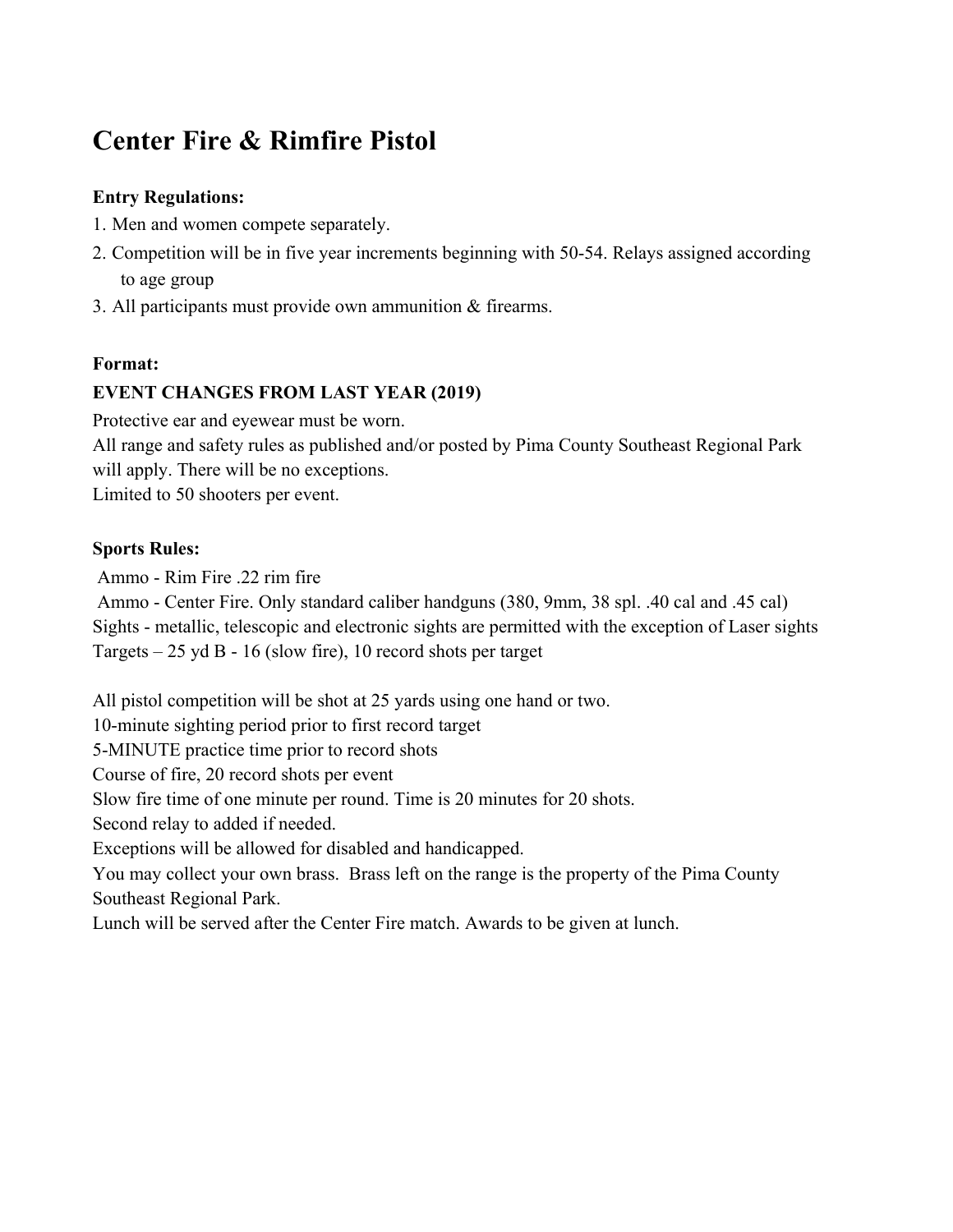# **Smallbore Prone Rifle**

# **Entry Regulations:**

- 1. Men and women compete separately.
- 2. Competition will be in five year increments beginning with 50-54. Relays assigned according to age group.
- 3. All participants must provide own ammunition & firearms.

# **Format:**

Protective ear and eyewear must be worn.

All range and safety rules as published and/or posted by Pima County Southeast Regional Park will apply. There will be no exceptions. Range capacity 25 shooters.

# **Sports Rules:**

# **Smallbore Rifle Prone**

National Rifle Association (NRA) rules apply Any sights (scope or iron sights) Rifle .22LR caliber rifle capable of single loading Ammo. .22 long rifle caliber only 50 yards / N.R.A. A51 target 60 shots for record / shot in three stages (20 shots per target) Total time 20 minutes for all sighter and record rounds per stage. Lunch will be served after match. Awards to be given at lunch.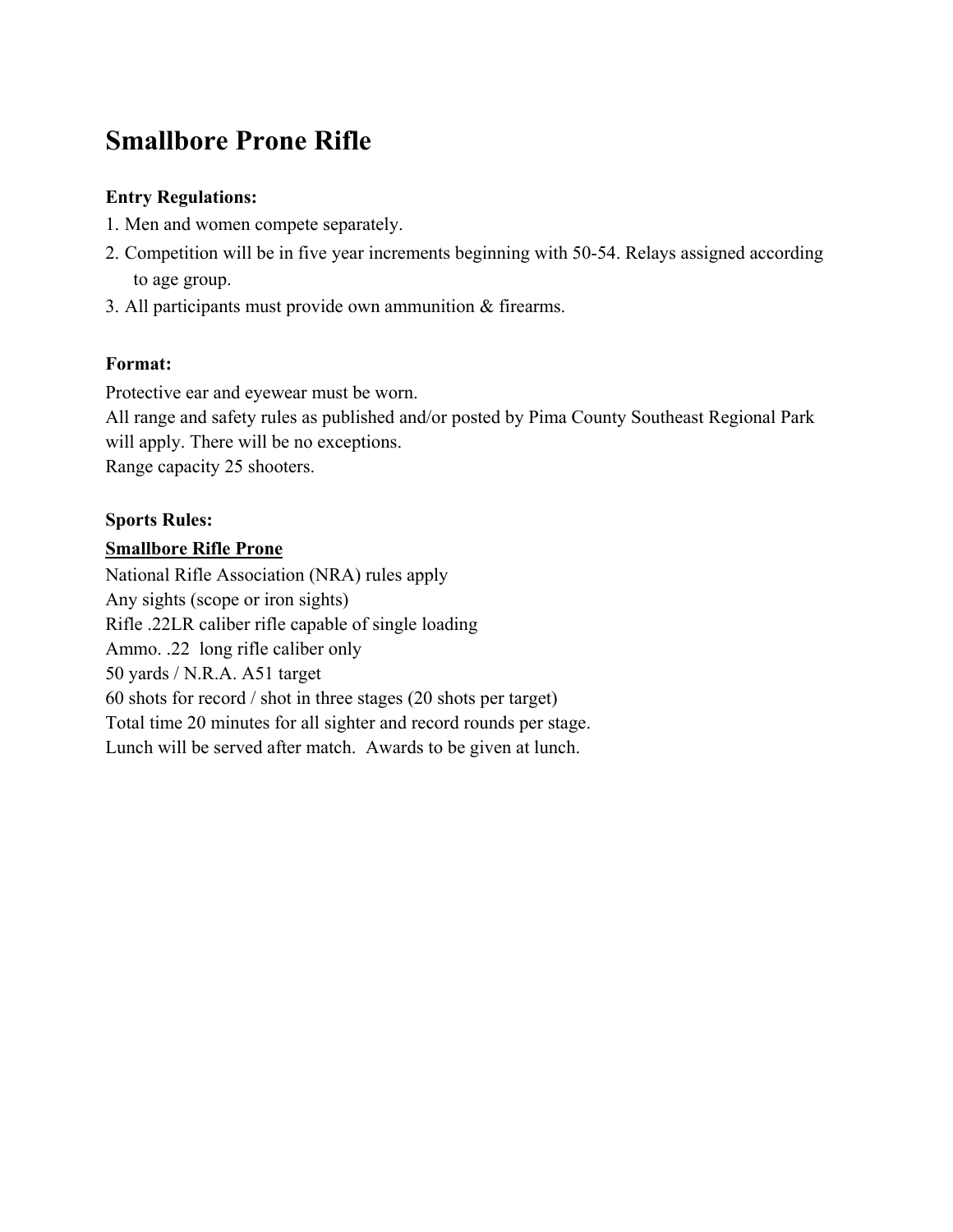# **Rimfire Sporter Rifle**

# **Entry Regulations:**

3 Rifle Categories

- 1. O-Class rifle: Open sights like U, V, or square notch rear sights. Front sight is an exposed beard or post sight.
- 2. T-Class rifle: An aperture rear sight, telescopic sight no more than 6-power, or any type of electronic sight.
- 3. Tactical rifle: AR-15 type rifles. Either iron, telescopic, or electronic sights.

#### **Format:**

Protective ear and eyewear must be worn.

All range and safety rules as published and/or posted by Pima County Southeast Regional Park will apply. There will be no exceptions.

Range capacity 25 shooters.

# **Sports Rules:**

CMP Rimfire Sporter Rules Overall weight may not exceed 7.5lbs with sights Sling swivel fixed in one location on front and rear No thumbhole stocks, adjustable butt plates or cheek pieces and moveable sling swivels. Three pound trigger Ammunition: .22 cal long rifle ammo only. No rimfire magnum ammo

Course of Fire A. 10 shots for record in 10 minutes B. Two series of five shots rapid fire. Semi autos 25 sec and 30 sec for manual rifles. No alibis.

#### **Prone stage:**

Shooter must start with rifle butt not in shoulder

#### **Sitting or Kneeling stage:**

Shooter must start with rifle butt not in shoulder

#### **Standing Stage:**

Shooter must start with rifle butt at the hip

#### Targets: 50/25 yards NLU049

Awards based on CMP system, not according to age groups or gender.